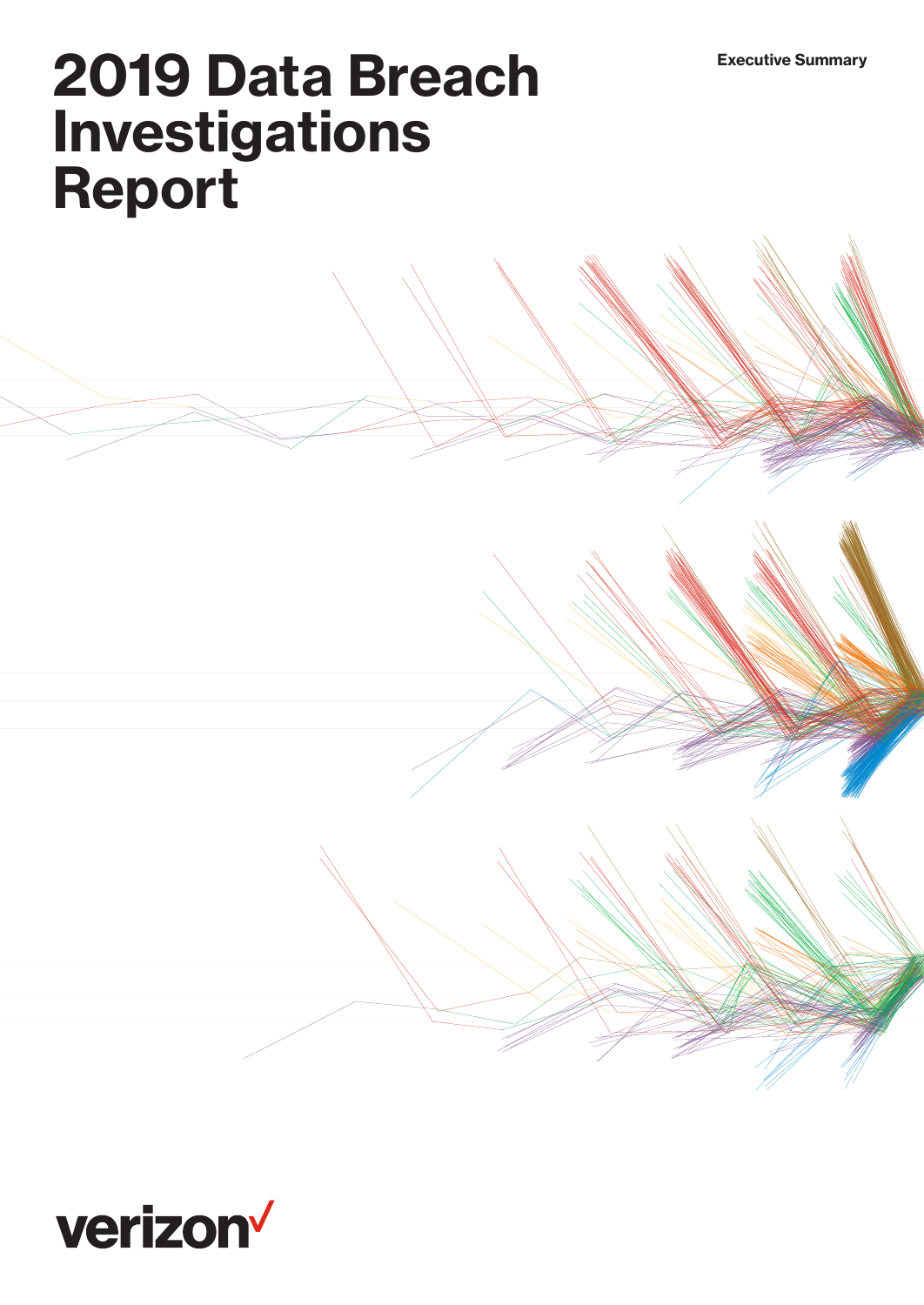**The Verizon Data Breach Investigations Report (DBIR) provides you with crucial perspectives on threats that organizations like yours face. The 12th DBIR is built on real-world data from 41,686 security incidents and 2,013 data breaches provided by 73 data sources, both public and private entities, spanning 86 countries worldwide.**



0% 20% 40% 60% 80% 100%

Breaches

Figure 2.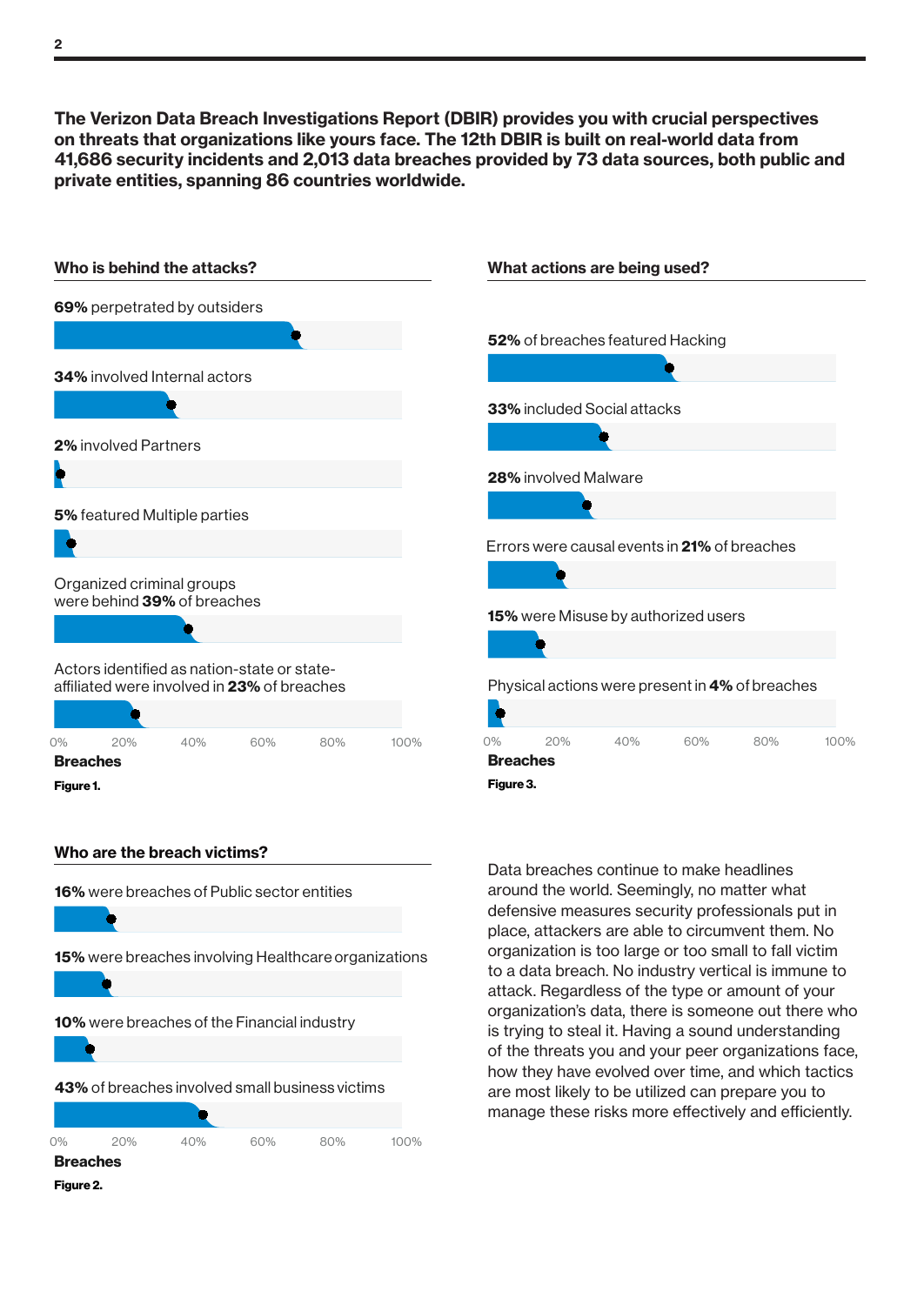# **Key Takeaways**

# **Take me to your leader**

C-level executives were twelve times more likely to be the target of social incidents and nine times more likely to be the target of social breaches than in years past. To further underline the growth of financial social engineering attacks, both security incidents and data breaches that compromised executives rose from single digits to dozens in this report.

### **Get out of my cloud**

As companies continue to transition to more costefficient cloud-based solutions, their email and other valuable data migrate along with them. Criminals simply shift their focus and adapt their tactics to locate and steal the data they find to be of most value. Consequently, there's been a corresponding increase in hacking cloud-based email servers via the use of stolen credentials. This is not an indication that cloud-based services are less secure, however. It is simply that phishing attacks, credential theft and configuration errors are a natural by-product of the process.

# **What a tangled web we weave**

Payment card web application compromises are well on their way to exceeding physical terminal compromises in payment card-related breaches. Data from one of our contributors, the National Cyber-Forensics and Training Alliance (NCFTA), substantiates this shift appears to have already occurred, and our larger data set is also trending that way.



Where a motive is known or applicable, financial gain is the most common driver of data breaches, representing 71% of cases. Espionage is the motive in 25% of breaches.

### **Still held for ransom**

Ransomware attacks are still going strong, and account for nearly 24 percent of incidents where malware was used. Ransomware has become so commonplace that it is less frequently mentioned in the specialized media unless there is a high-profile target in the mix. However, it is still a serious threat to all industries. Meanwhile, some other threats that are frequently hyped, such as cryptomining (2% of malware), occur very infrequently in our data set.

### **Chip and Pin for the win?**

The number of physical terminal compromises in payment card-related breaches is decreasing when compared to web application compromises. This may be partly due to the implementation of chip and pin payment technology starting to show progress.

#### **HR strikes back**

Interestingly, attacks on Human Resource personnel have decreased from last year. Our data set showed 6x fewer Human Resource personnel being impacted this year compared to last. This correlates with W-2 tax form scams almost disappearing entirely from the DBIR data set.

#### **I click, therefore I am**

Click-through rates on phishing simulations for data partners fell from 24% to 3% during the past seven years. But 18% of people who clicked on test phishing links did so on mobile devices. Research shows mobile users are more susceptible to phishing, probably because of their user interfaces and other factors. This is also the case for emailbased spear phishing and social media attacks.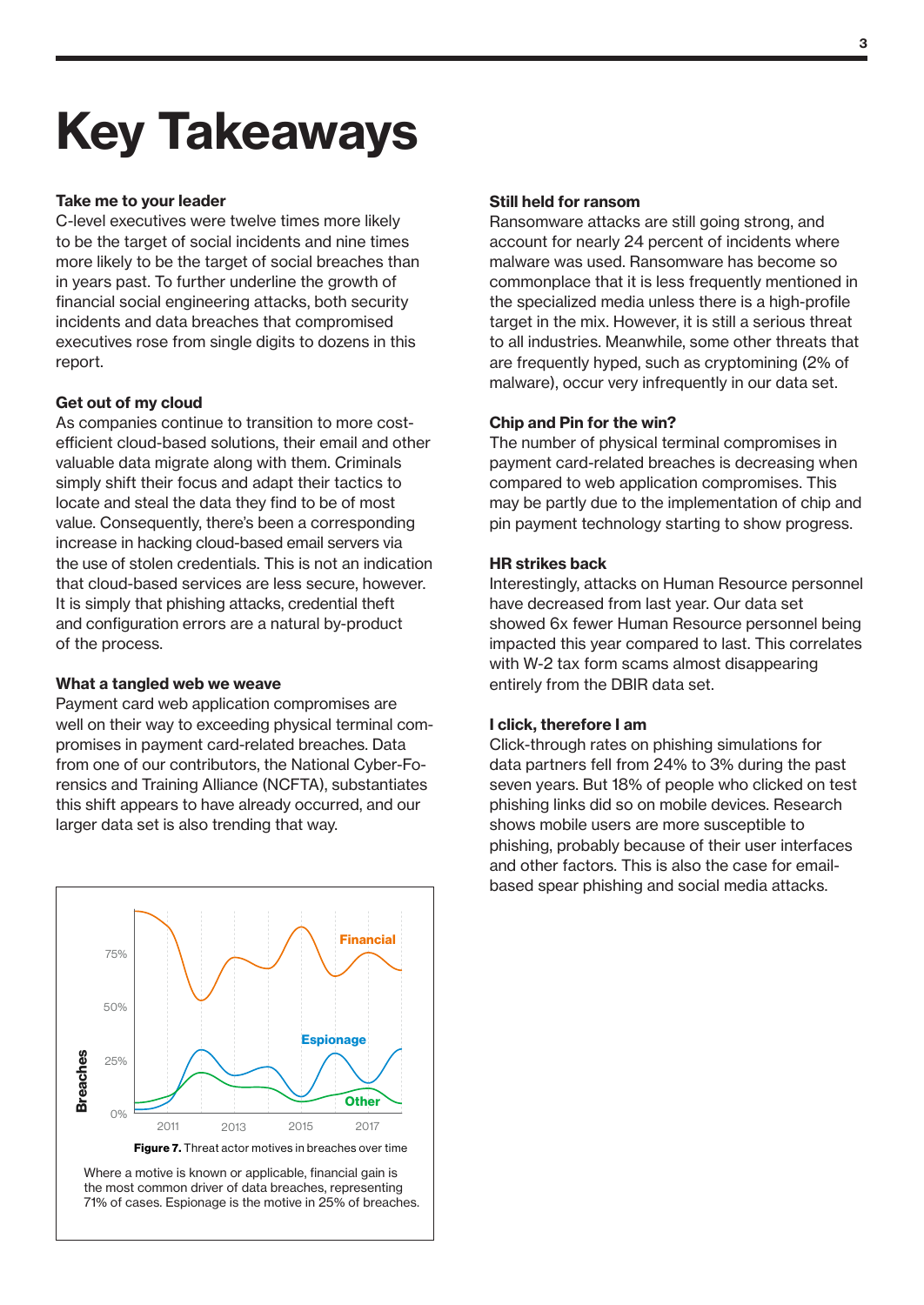# **Which threats does your industry face?**

Every type of organization is at risk. But certain industries are more prone than others to specific kinds of attack. This is due to a multitude of factors, such as their business model, the type of data transmitted and retained, customer base, and even the various technologies needed to secure their environment. Knowing where an attack is most likely to occur offers the defender the opportunity to optimize their resources and helps to drive budget

allocation. Many DBIR readers go directly to their industry to understand the threats they and their peers face. But you can gain valuable perspective from the experiences of other sectors, as well.

**Our 2019 DBIR features a deep dive into industries, and covers the specific threats, motivations and bad actors they face.**

|         |                        |                    |                | <b>Incidents</b> |                 |                  |                       |                   | <b>Breaches</b> |                         |                         |                |              |                 |                         |                       |                         |             |                |
|---------|------------------------|--------------------|----------------|------------------|-----------------|------------------|-----------------------|-------------------|-----------------|-------------------------|-------------------------|----------------|--------------|-----------------|-------------------------|-----------------------|-------------------------|-------------|----------------|
|         |                        | Accommodation (72) | Education (61) | Finance (52)     | Healthcare (62) | Information (51) | Manufacturing (31-33) | Professional (54) | Public (92)     | Retail (44-45)          | Accommodation (72)      | Education (61) | Finance (52) | Healthcare (62) | Information (51)        | Manufacturing (31-33) | Professional (54)       | Public (92) | Retail (44-45) |
|         | Crimeware              | 17                 | 31             | 52               | 76              | 206              | 58                    | 60                | 4,758           | 21                      | 3                       | 3              | 7            | 1               | 3                       | 5                     | 8                       | 8           | 3              |
|         | Web Applications       | 14                 | 30             | 76               | 71              | 75               | 40                    | 79                | 93              | 92                      | 14                      | 24             | 70           | 65              | 45                      | 36                    | 73                      | 33          | 88             |
|         | Privilege Misuse       | 1                  | 19             | 100              | 110             | 14               | 36                    | 13                | 13,021          | 16                      | 1                       | 9              | 45           | 85              | 7                       | 14                    | 10                      | 40          | 14             |
|         | Everything Else        | 7                  | 24             | 29               | 39              | 23               | 23                    | 59                | 61              | 14                      | з                       | 20             | 12           | 27              | 17                      | 8                     | 26                      | 37          | 8              |
| Pattern | Denial of Service      |                    | 226            | 575              | 3               | 684              | 163                   | 408               | 992             | 54                      |                         |                |              |                 |                         |                       | 1                       |             |                |
|         | Cyber-Espionage        | 1                  | 6              | 32               | 3               | 22               | 16                    | 9                 | 143             | $\overline{\mathbf{2}}$ | 1                       | 5              | 22           | $\overline{2}$  | 20                      | 13                    | 8                       | 140         | 2              |
|         | Miscellaneous Errors   | 5                  | 37             | 36               | 104             | 69               | 14                    | 30                | 1,515           | 12                      | 2                       | 35             | 34           | 97              | 65                      | 12                    | 28                      | 58          | 11             |
|         | Lost and Stolen Assets | 4                  | 9              | 9                | 62              | 4                | 5                     | 14                | 2,820           | 7                       | 1                       | 3              | 2            | 28              | 1                       | 2                     | 5                       | 16          | 3              |
|         | Point of Sale          | 40                 |                |                  | 2               |                  |                       |                   |                 | 10                      | 38                      |                |              | 2               |                         |                       |                         |             | 9              |
|         | Payment Card Skimmers  |                    |                | 21               |                 | 1                |                       |                   |                 | 10                      |                         |                | 18           |                 | 1                       |                       |                         |             | 4              |
|         | Malware                | 61                 | 50             | 96               | 85              | 244              | 88                    | 91                | 4,922           | 90                      | 46                      | 16             | 33           | 7               | 33                      | 26                    | 29                      | 153         | 70             |
|         | Hacking                | 45                 | 279            | 699              | 100             | 796              | 233                   | 524               | 1,279           | 162                     | 42                      | 42             | 95           | 78              | 75                      | 58                    | 100                     | 205         | 102            |
|         | Misuse                 | 1                  | 19             | 100              | 110             | 14               | 36                    | 13                | 13,021          | 16                      | 1                       | 9              | 45           | 85              | 7                       | 14                    | 10                      | 40          | 14             |
| Action  | Social                 | 18                 | 43             | 88               | 91              | 38               | 56                    | 100               | 201             | 15                      | 14                      | 38             | 69           | 78              | 32                      | 42                    | 69                      | 173         | 10             |
|         | Error                  | 5                  | 40             | 38               | 124             | 72               | 16                    | 37                | 4,317           | 15                      | 2                       | 37             | 36           | 110             | 67                      | 13                    | 31                      | 66          | 14             |
|         | Physical               | 5                  | 6              | 32               | 47              | 5                | 4                     | 8                 | 20              | 16                      | $\overline{\mathbf{2}}$ | 1              | 18           | 17              | $\overline{\mathbf{2}}$ | $\mathbf{2}$          | 3                       | 9           | 6              |
|         |                        |                    |                |                  |                 |                  |                       |                   |                 |                         |                         |                |              |                 |                         |                       |                         |             |                |
| Asset   | User Dev               | 40                 | 45             | 69               | 71              | 41               | 62                    | 58                | 3,009           | 30                      | 33                      | 32             | 38           | 29              | 19                      | 26                    | 29                      | 165         | 16             |
|         | Server                 | 68                 | 324            | 722              | 225             | 874              | 259                   | 559               | 1,244           | 184                     | 55                      | 60             | 117          | 165             | 133                     | 64                    | 111                     | 131         | 118            |
|         | Person                 | 18                 | 45             | 90               | 93              | 38               | 58                    | 104               | 201             | 15                      | 14                      | 40             | 70           | 80              | 32                      | 44                    | 73                      | 173         | 10             |
|         | Network                |                    | 2              | 1                | 3               | 1                | 1                     | 4                 | 3               | 1                       |                         | 1              | 1            |                 | 1                       | 1                     | $\overline{\mathbf{2}}$ | 1           | 1              |
|         | Media                  | 1                  | 10             | 16               | 98              | $\mathbf{2}$     | 2                     | 20                | 777             | 8                       | 1                       | 6              | 13           | 79              | $\overline{2}$          | $\mathbf{2}$          | 14                      | 31          | 7              |
|         | Kiosk/Term             |                    |                | 24               | 1               | 1                | 1                     |                   |                 | 9                       |                         |                | 17           | 1               | 1                       |                       |                         |             | 4              |

Figure 39. Industry comparison **Figure 39.** Industry Comparison (left: all security incidents, right: only breaches)

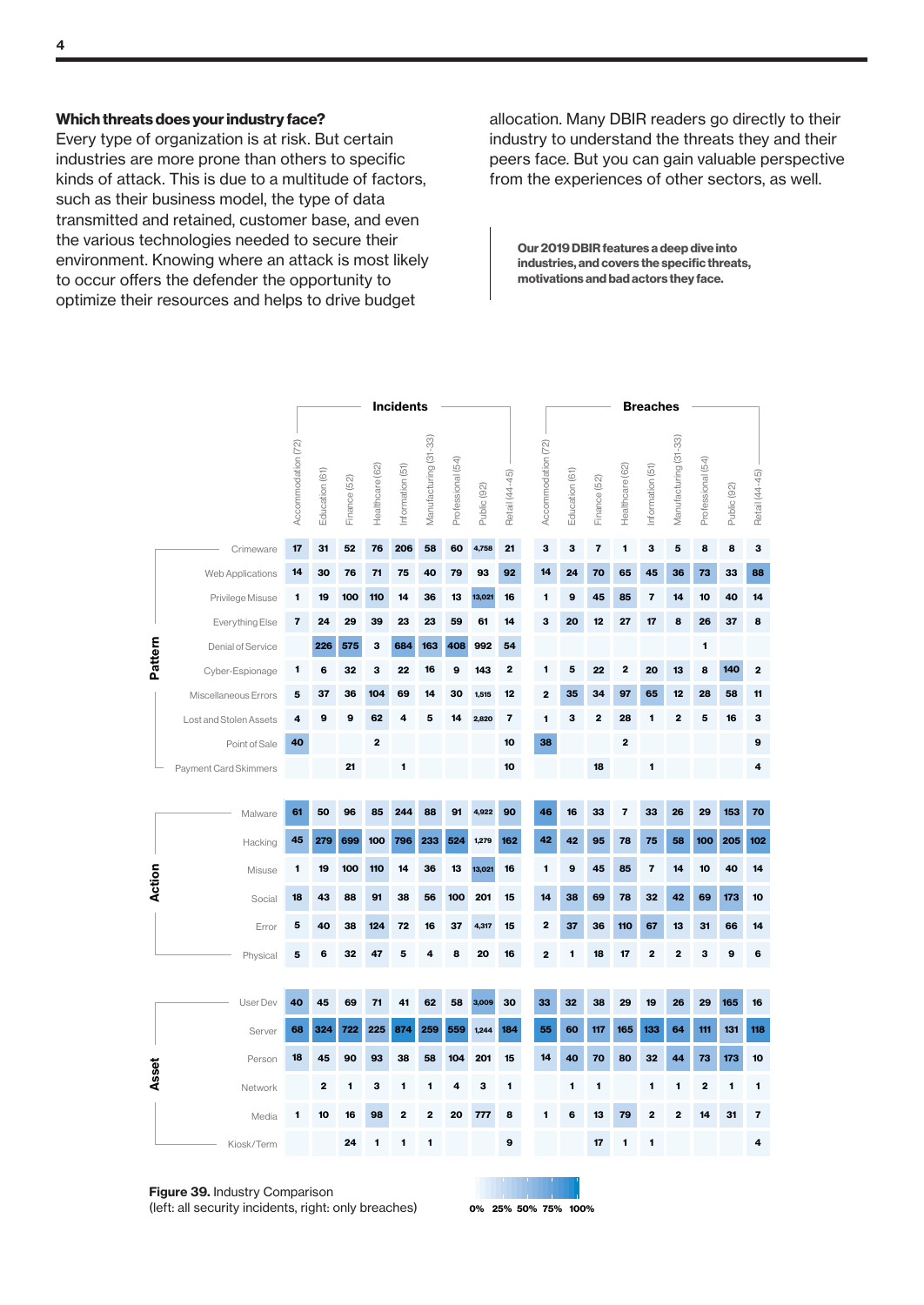# **Accommodation & Food Services**

**The breach totals in our data set have decreased from last year, primarily due to a lack of POS vendor incidents that have led to numerous organizations being compromised with stolen partner credentials.**

| <b>Frequency</b>     | 87 incidents.<br>61 with confirmed data disclosure                                                                              |
|----------------------|---------------------------------------------------------------------------------------------------------------------------------|
| Top 3 patterns       | Point of Sale intrusions, Web applications<br>and Crimeware patterns represent 93% of<br>all data breaches within Accommodation |
| <b>Threat actors</b> | External (95%).<br>Internal (5%) (breaches)                                                                                     |
| <b>Actor motives</b> | Financial (100%) (breaches)                                                                                                     |
| Data compromised     | Payment (77%), Credentials (25%),<br>Internal (19%) (breaches)                                                                  |

# **Financial and Insurance**

**Denial of Service and use of stolen credentials on banking applications remain common. Compromised email accounts become evident once those attacked are filtered. ATM Skimming continues to decline.**

| <b>Frequency</b>     | 927 incidents.<br>207 with confirmed data disclosure                                         |
|----------------------|----------------------------------------------------------------------------------------------|
| Top 3 patterns       | Web Applications, Privilege Misuse,<br>and Miscellaneous Errors represent 72%<br>of breaches |
| <b>Threat actors</b> | External (72%), Internal (36%),<br>Multiple parties (10%), Partner (2%)<br>(breaches)        |
| <b>Actor motives</b> | Financial (88%).<br>Espionage (10%) (breaches)                                               |
| Data compromised     | Personal (43%), Credentials (38%),<br>Internal (38%) (breaches)                              |

# **Educational Services**

**Education continues to be plagued by errors, social engineering and inadequately secured email credentials. With regard to incidents, DoS attacks account for over half of all incidents in Education.**

| <b>Frequency</b>     | 382 incidents.<br>99 with confirmed data disclosure                                                |
|----------------------|----------------------------------------------------------------------------------------------------|
| Top 3 patterns       | Miscellaneous Errors, Web Application<br>Attacks, and Everything Else represent 80%<br>of breaches |
| <b>Threat actors</b> | External (57%), Internal (45%),<br>Multiple parties (2%) (breaches)                                |
| <b>Actor motives</b> | Financial (80%), Espionage (11%), Fun (4%),<br>Grudge (2%), Ideology (2%) (breaches)               |
| Data compromised     | Personal (55%), Credentials (53%), and<br>Internal (35%) (breaches)                                |

#### **Healthcare**

**Healthcare stands out due to the majority of breaches being associated with internal actors. Denial of Service attacks are infrequent, but availability issues arise in the form of ransomware.**

| <b>Frequency</b>     | 466 incidents.<br>304 with confirmed data disclosure                                                           |
|----------------------|----------------------------------------------------------------------------------------------------------------|
| Top 3 patterns       | Miscellaneous Errors, Privilege Misuse<br>and Web Applications represent 81% of<br>incidents within Healthcare |
| <b>Threat actors</b> | Internal (59%), External (42%), Partner<br>(4%), and Multiple parties (3%) (breaches)                          |
| <b>Actor motives</b> | Financial (83%). Fun (6%).<br>Convenience (3%), Grudge (3%), and<br>Espionage (2%) (breaches)                  |
| Data compromised     | Medical (72%), Personal (34%),<br>Credentials (25%) (breaches)                                                 |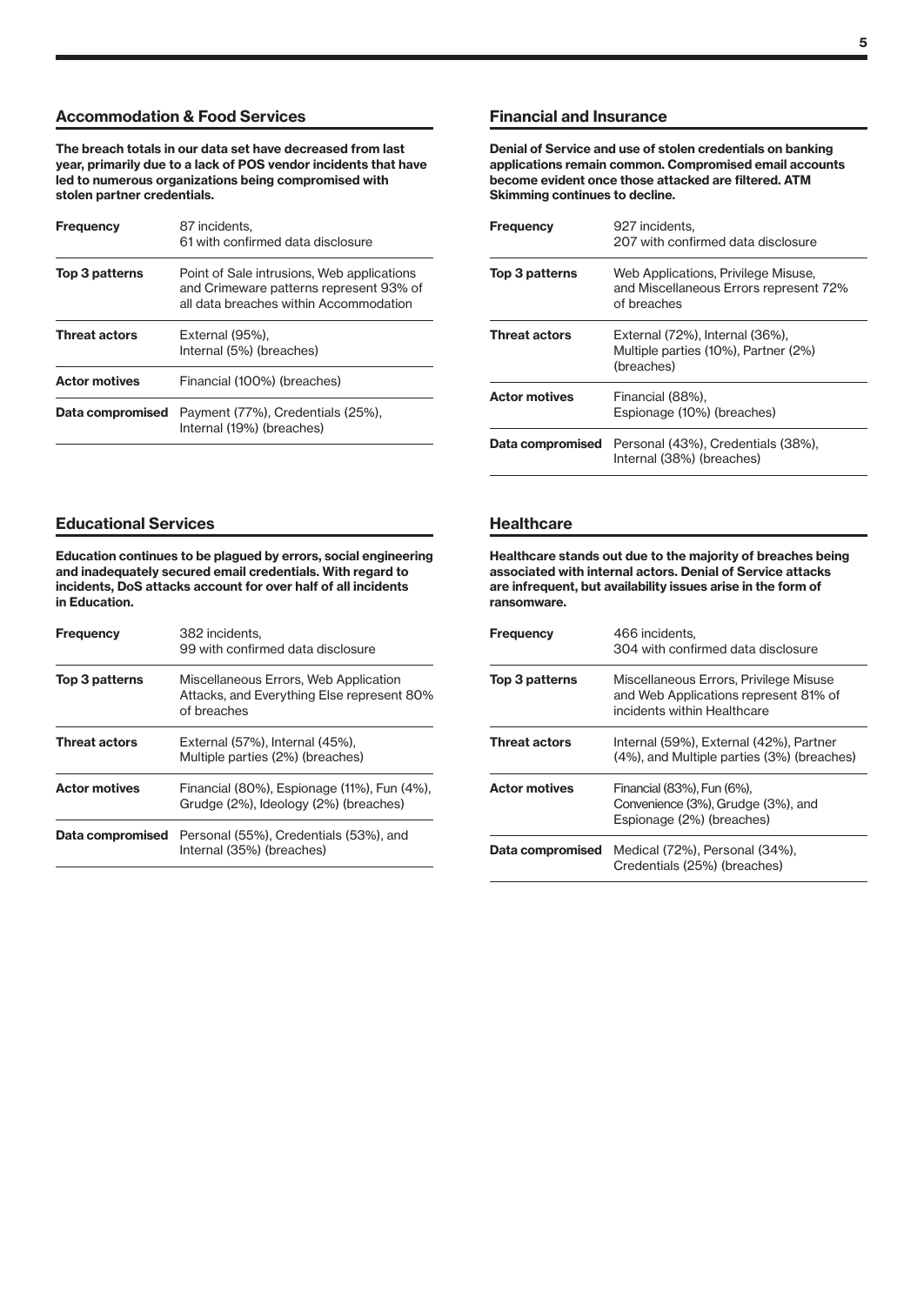#### **Information**

**Web applications are targeted with availability attacks as well as leveraged for access to cloud-based organizational email accounts.**

| <b>Frequency</b>     | 1.094 Incidents.<br>155 with confirmed data disclosure                                                         |
|----------------------|----------------------------------------------------------------------------------------------------------------|
| Top 3 patterns       | Miscellaneous Errors, Web Applications,<br>and Cyber-Espionage represent 83% of<br>breaches within Information |
| <b>Threat actors</b> | External (56%), Internal (44%),<br>Partner (2%) (breaches)                                                     |
| <b>Actor motives</b> | Financial (67%).<br>Espionage (29%) (breaches)                                                                 |
| Data compromised     | Personal (47%), Credentials (34%),<br>Secrets (22%) (breaches)                                                 |

# **Public Administration**

**Cyber-Espionage is rampant in the Public sector, with Stateaffiliated actors accounting for 79 percent of all breaches involving external actors. Privilege Misuse and Error by insiders account for 30 percent of breaches.**

| <b>Frequency</b>     | 23.399 incidents.<br>330 with confirmed data disclosure                                 |
|----------------------|-----------------------------------------------------------------------------------------|
| Top 3 patterns       | Cyber-Espionage, Miscellaneous Errors and<br>Privilege Misuse represent 72% of breaches |
| <b>Threat actors</b> | External (75%), Internal (30%), Partner (1%),<br>Multiple parties (6%) (breaches)       |
| <b>Actor motives</b> | Espionage (66%), Financial (29%),<br>Other (2%) (breaches)                              |
| Data compromised     | Internal (68%), Personal (22%),<br>Credentials (12%) (breaches)                         |

#### **Retail**

**Card present breaches involving POS compromises or gas-pump skimmers continue to decline. Attacks against e-commerce payment applications are satisfying the financial motives of the threat actors targeting this industry.**

| <b>Frequency</b>     | 234 incidents.<br>139 with confirmed data disclosure                                         |
|----------------------|----------------------------------------------------------------------------------------------|
| Top 3 patterns       | Web Applications, Privilege Misuse,<br>and Miscellaneous Errors represent 81%<br>of breaches |
| <b>Threat actors</b> | External (81%).<br>Internal (19%) (breaches)                                                 |
| <b>Actor motives</b> | Financial (97%), Fun (2%).<br>Espionage (2%) (breaches)                                      |
| Data compromised     | Payment (64%), Credentials (20%),<br>Personal (16%) (breaches)                               |

#### **Manufacturing**

**Manufacturing has been experiencing an increase in financially motivated breaches in the past couple of years, but espionage is still a strong motivator. Most breaches involve phishing and the use of stolen credentials.**

| <b>Frequency</b>     | 352 incidents,<br>87 with confirmed data disclosure                                     |
|----------------------|-----------------------------------------------------------------------------------------|
| Top 3 patterns       | Web Applications, Privilege Misuse,<br>and Cyber-Espionage represent 71%<br>of breaches |
| <b>Threat actors</b> | External (75%), Internal (30%),<br>Multiple parties (6%),<br>Partner (1%) (breaches)    |
| <b>Actor motives</b> | Financial (68%), Espionage (27%),<br>Grudge (3%), Fun (2%) (breaches)                   |
| Data compromised     | Credentials (49%), Internal (41%),<br>Secrets (36%) (breaches)                          |

### **Professional, Technical & Scientific Services**

**Phishing and credential theft associated with cloud-based mail accounts have risen as the prominent attack types.**

| <b>Frequency</b>     | 670 incidents.<br>157 with confirmed data disclosure                                                                     |
|----------------------|--------------------------------------------------------------------------------------------------------------------------|
| Top 3 patterns       | Web Applications, Everything Else, and<br>Miscellaneous Errors represent 81%<br>of breaches within Professional Services |
| <b>Threat actors</b> | External (77%), Internal (21%), Partner (5%),<br>Multiple parties (3%) (breaches)                                        |
| <b>Actor motives</b> | Financial (88%), Espionage (14%),<br>Convenience (2%) (breaches)                                                         |
| Data compromised     | Credentials (50%), Internal (50%),<br>Personal (46%) (breaches)                                                          |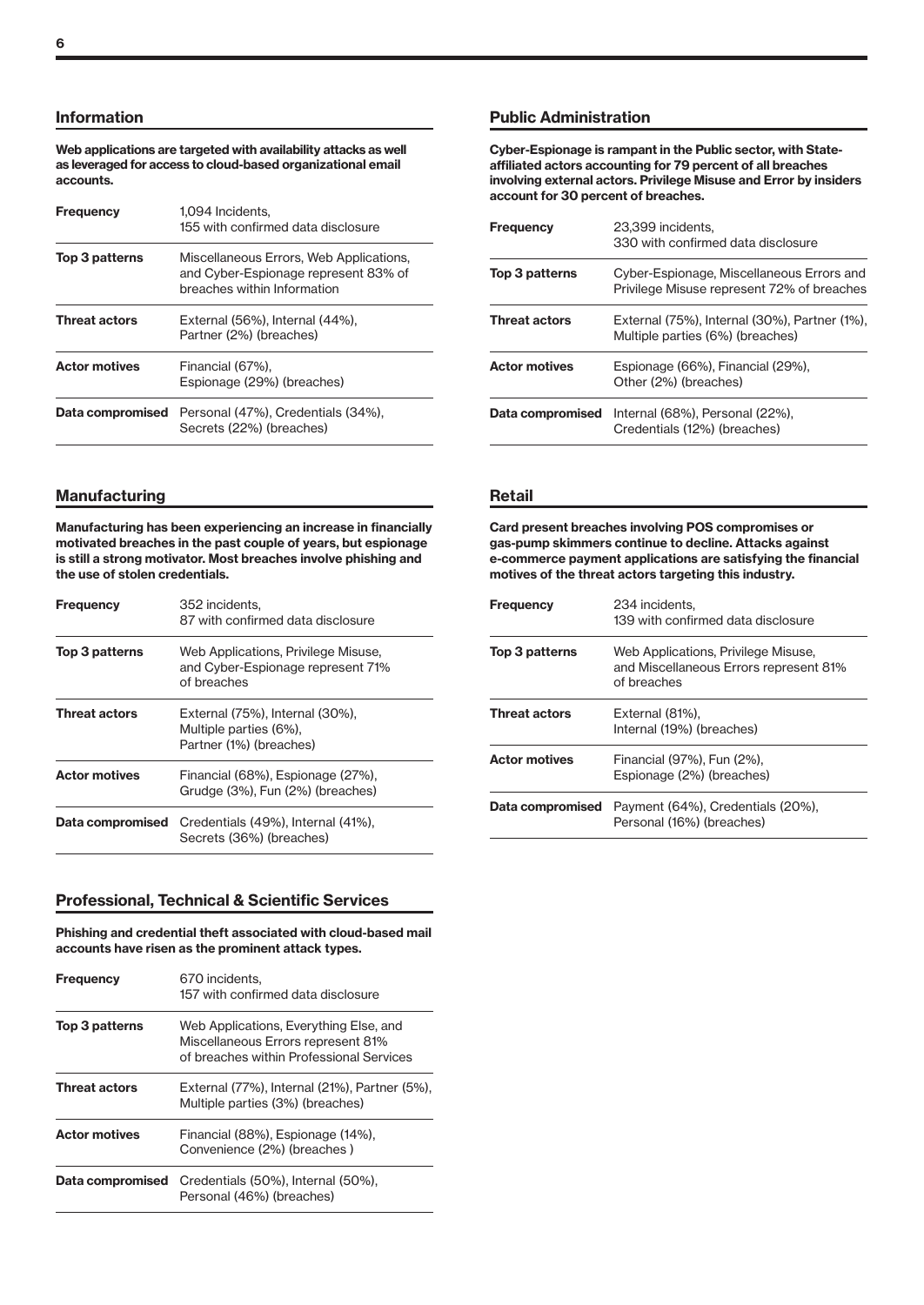# **Use actionable intelligence to strengthen your security**

As security threats and attackers constantly evolve, Information Security professionals may feel attackers are outpacing efforts to stop them. But security professionals and business leaders have powerful tools of their own to deploy against bad actors.

The most important defense is knowledge. By gaining perspective, insight and understanding of the threats they face, organizations can take crucial steps to mitigate them. The DBIR can play an important role in providing up-to-date knowledge. Since 2014, we've specified nine incident patterns that comprise the majority of incidents and breaches. Being aware of these can help you configure your security methods and use your budget to address likely threats.

**98% of security incidents and 88% of data breaches continue to occur within one of nine patterns.**

The stakes are high, with organizations' data, customer base, proprietary business information and trade secrets vulnerable to attacks. Data breaches continue to threaten organizational reputations and finances. But security professionals have the power to meet these challenges.

Get all the details, including industry-specific attack patterns, in the 2019 DBIR.

#### **Sizing the losses**

**The FBI Internet Crime Complaint Center (IC3) contributed to the DBIR this year with impact data from business email compromise (BEC) and computer data breach (CDB) reports. Median direct losses to threat actors are about \$8,000 for BECs and \$25,000 for CDBs.**

**They work hard for the money**

**Additionally, when the IC3 Recovery Asset Team acts upon BECs and works with the destination bank, half of all US-based business email compromise victims had 99% of the money recovered or frozen; and only 9% had nothing recovered.**

#### **Some best practices to prevent breaches**

#### **Keep it clean.**

Many breaches are a result of poor security hygiene and a lack of attention to detail. Clean up human error where possible, then establish an asset and security baseline around internet-facing assets like web servers and cloud services.

#### **Maintain integrity.**

Web application compromises now include code that can capture data entered into web forms. Consider adding file integrity monitoring on payment sites, in addition to patching operating systems and coding payment applications.

#### **Redouble your efforts.**

2FA everything. Use strong authentication on customerfacing applications, any remote access and cloudbased email. There are examples of 2FA vulnerabilities, but they don't excuse lack of implementation.

#### **Be wary of inside jobs.**

Track insider behavior by monitoring and logging access to sensitive data. Make it clear to staff just how good you are at recognizing fraudulent transactions.

#### **Scrub packets.**

Distributed denial of service (DDoS) protection is an essential control for many industries. Guard against nonmalicious interruptions with continuous monitoring and capacity planning for traffic spikes.

#### **Stay socially aware.**

Social attacks are effective ways to capture credentials. Monitor email for links and executables. Give your teams ways to report potential phishing or pretexting.

The 2019 Verizon Data Breach Investigations Report offers security professionals and business leaders worldwide a comprehensive look at the threat landscape—how threats are changing, and the newest best practices to mitigate those risks. The 2019 report is based on a detailed analysis of 41,686 security incidents, including 2,013 confirmed data breaches. Now in its 12th year, the DBIR is recognized as one of the security industry's most respected sources of insight and data.

#### **Download the full report:**

enterprise.verizon.com/DBIR2019/